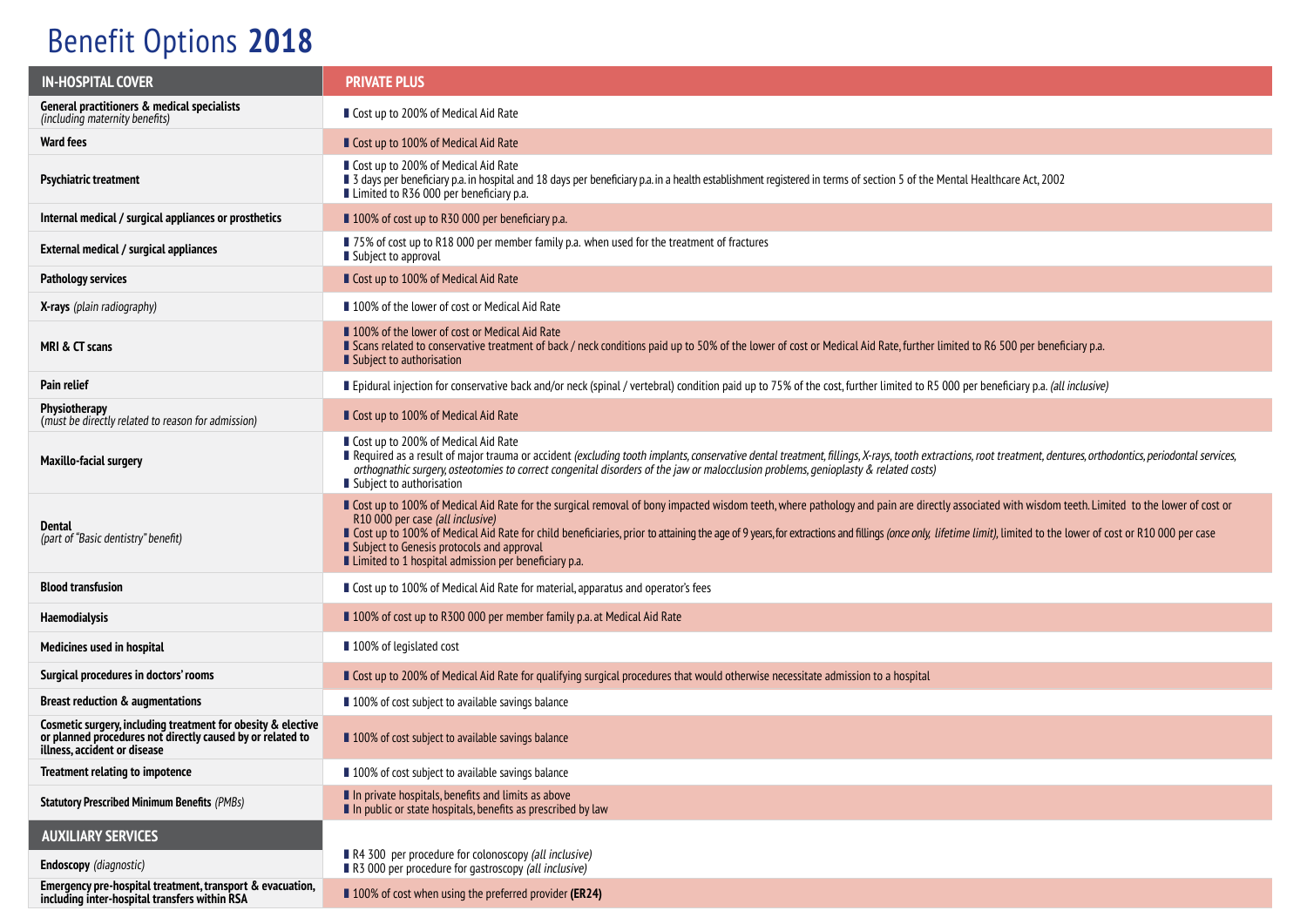## Benefit Options **2018**

| <b>MAJOR MEDICAL ILLNESS COVER</b>                                                                                                                                                                                                                                                                                                               | <b>PRIVATE PLUS</b>                                                                                                                                                                                                                                                                                                                                                                                                                                                                                                                                                                                                                                                                                                         |  |  |
|--------------------------------------------------------------------------------------------------------------------------------------------------------------------------------------------------------------------------------------------------------------------------------------------------------------------------------------------------|-----------------------------------------------------------------------------------------------------------------------------------------------------------------------------------------------------------------------------------------------------------------------------------------------------------------------------------------------------------------------------------------------------------------------------------------------------------------------------------------------------------------------------------------------------------------------------------------------------------------------------------------------------------------------------------------------------------------------------|--|--|
| Procedures & medication administered in & out-of-hospital<br>for:-                                                                                                                                                                                                                                                                               | Annual limit of R550 000 per beneficiary up to 200% of Medical Aid Rate for cancer, stroke, motor-neuron disease and organ transplant<br>FURTHER SUB-LIMITS APPLY FOR:                                                                                                                                                                                                                                                                                                                                                                                                                                                                                                                                                      |  |  |
| Cancer                                                                                                                                                                                                                                                                                                                                           | Docologist consultations, chemotherapy, radiotherapy (including brachytherapy), MRI / CT/PET and bone scans, pathology tests and materials up to R225 000 per beneficiary p.a.                                                                                                                                                                                                                                                                                                                                                                                                                                                                                                                                              |  |  |
| <b>Stroke</b>                                                                                                                                                                                                                                                                                                                                    | In-hospital rehabilitation up to R80 000 per member family p.a.                                                                                                                                                                                                                                                                                                                                                                                                                                                                                                                                                                                                                                                             |  |  |
| Organ transplant                                                                                                                                                                                                                                                                                                                                 | Cost of immunosuppressant medication up to R84 000 per member family p.a.                                                                                                                                                                                                                                                                                                                                                                                                                                                                                                                                                                                                                                                   |  |  |
| Hospice<br>$\blacksquare$ Accommodation<br>$\blacksquare$ Home care visits<br>Home visits by medical practitioner                                                                                                                                                                                                                                | ■ 100% of cost<br>R200 per day<br>Cost up to 100% of Medical Aid Rate                                                                                                                                                                                                                                                                                                                                                                                                                                                                                                                                                                                                                                                       |  |  |
| <b>CHRONIC COVER</b><br>(SUBJECT TO AUTHORISATION & REGISTRATION)                                                                                                                                                                                                                                                                                |                                                                                                                                                                                                                                                                                                                                                                                                                                                                                                                                                                                                                                                                                                                             |  |  |
| Prescribed chronic disease list conditions                                                                                                                                                                                                                                                                                                       | ■ Limited to the extent of the therapeutic algorithms<br>■ 100% of the cost of formulary drugs                                                                                                                                                                                                                                                                                                                                                                                                                                                                                                                                                                                                                              |  |  |
| <b>OUT-OF-HOSPITAL COVER</b>                                                                                                                                                                                                                                                                                                                     |                                                                                                                                                                                                                                                                                                                                                                                                                                                                                                                                                                                                                                                                                                                             |  |  |
| <b>Savings facility</b>                                                                                                                                                                                                                                                                                                                          | R5 400 per adult per annum<br>Pro-rated and advanced quarterly                                                                                                                                                                                                                                                                                                                                                                                                                                                                                                                                                                                                                                                              |  |  |
| Medicines & prescription spectacle / contact lenses                                                                                                                                                                                                                                                                                              | 100% of legislated cost subject to available savings balance                                                                                                                                                                                                                                                                                                                                                                                                                                                                                                                                                                                                                                                                |  |  |
| <b>Consultation Benefit:</b><br>General practitioners & medical specialists<br>$\blacksquare$ Speech therapy & audiology<br>$\blacksquare$ Psychologist<br>Chiropractic services<br>Dietician's services<br>Social worker<br>Physiotherapy / Biokinetics<br>$\blacksquare$ Optometrist<br>Alternative treatments<br>Homeopath & related services | ■ Cost up to 200% of Medical Aid Rate subject to available savings balance                                                                                                                                                                                                                                                                                                                                                                                                                                                                                                                                                                                                                                                  |  |  |
| <b>External surgical appliances</b> (including repair)                                                                                                                                                                                                                                                                                           | ■ 100% of cost subject to available savings balance                                                                                                                                                                                                                                                                                                                                                                                                                                                                                                                                                                                                                                                                         |  |  |
| Radiology (i.e. X-rays) & pathology services                                                                                                                                                                                                                                                                                                     | ■ Cost up to 200% of Medical Aid Rate subject to available savings balance                                                                                                                                                                                                                                                                                                                                                                                                                                                                                                                                                                                                                                                  |  |  |
| MRI & CT scans                                                                                                                                                                                                                                                                                                                                   | 50% of the lower of cost or Medical Aid Rate, limited to R6 500 per beneficiary p.a.                                                                                                                                                                                                                                                                                                                                                                                                                                                                                                                                                                                                                                        |  |  |
| <b>Basic dentistry</b>                                                                                                                                                                                                                                                                                                                           | Covered at the lower of cost or Medical Aid Rate for the following qualifying dental benefits (per beneficiary p.a.) when obtained from a registered Dental Practitioner:<br>$\blacksquare$ Three (3) dental oral examinations<br>$\blacksquare$ Six (6) fillings<br>lacktractions<br>■ Six (6) plain X-rays for conservative dentistry (excluding wide angle / panorex imaging and CT / MRI scans)<br>■ Two (2) root canal treatments, excluding root canal treatment on wisdom teeth<br>■ Crowns, bridges or dentures limited to the lower of cost or Medical Aid Rate, further limited to R3 500<br>I Surgical removal of bony impacted wisdom teeth, where pathology and pain are directly associated with wisdom teeth |  |  |
| Advanced dentistry (i.e. orthodontic treatment, implants, etc.)                                                                                                                                                                                                                                                                                  | 100% of cost subject to available savings balance                                                                                                                                                                                                                                                                                                                                                                                                                                                                                                                                                                                                                                                                           |  |  |